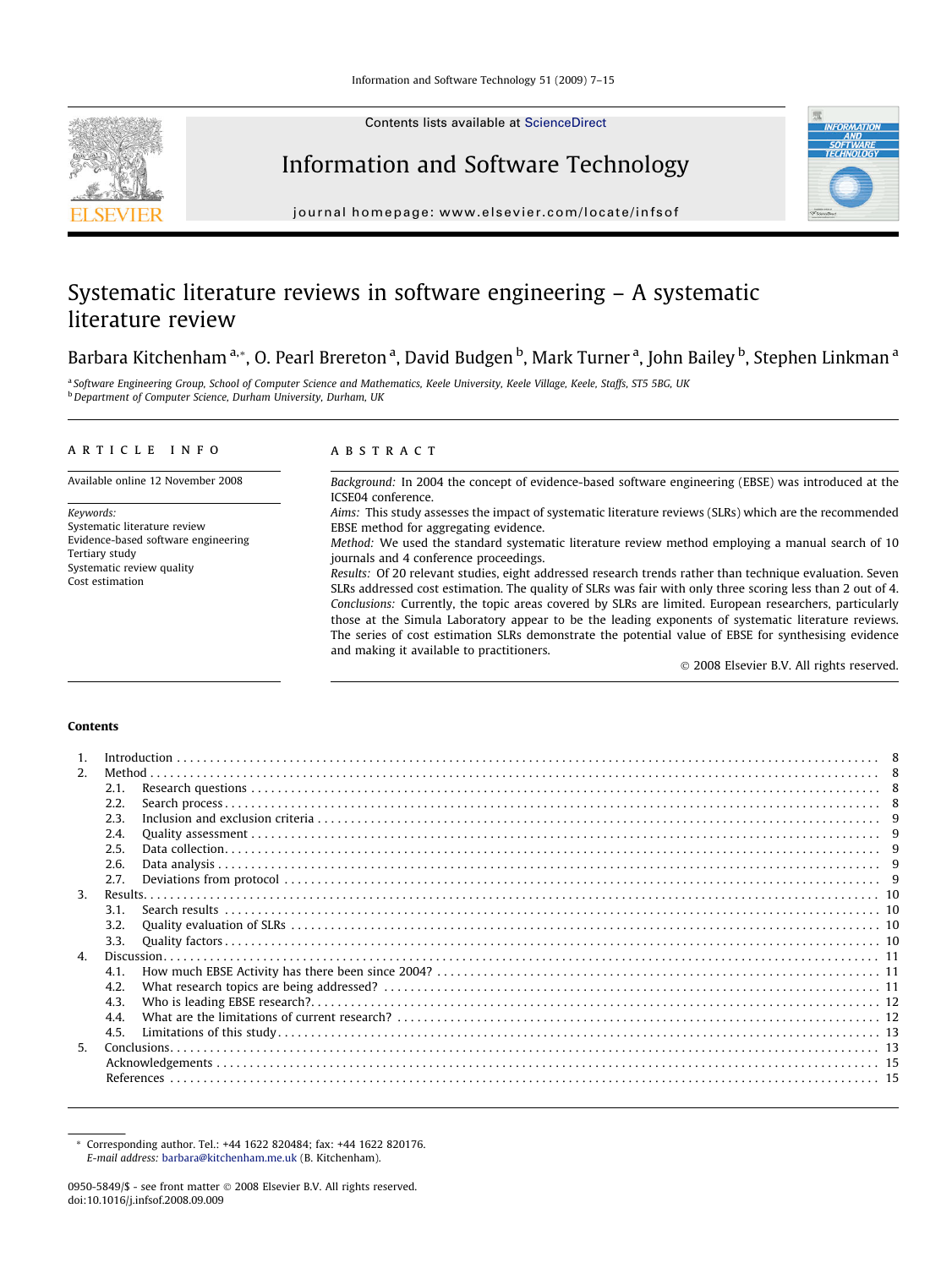## 1. Introduction

At ICSE04, Kitchenham et al. [\[23\]](#page-8-0) suggested software engineering researchers should adopt ''Evidence-based Software Engineering" (EBSE). EBSE aims to apply an evidence-based approach to software engineering research and practice. The ICSE paper was followed-up by an article in IEEE Software [\[5\]](#page-8-0) and a paper at Metrics05 [\[17\].](#page-8-0)

Evidence-based research and practice was developed initially in medicine because research indicated that expert opinion based medical advice was not as reliable as advice based on the accumulation of results from scientific experiments. Since then many domains have adopted this approach, e.g. Criminology, Social policy, Economics, Nursing etc. Based on Evidence-based medicine, the goal of Evidence-based Software Engineering is:

''To provide the means by which current best evidence from research can be integrated with practical experience and human values in the decision making process regarding the development and maintenance of software" [\[5\]](#page-8-0).

In this context, evidence is defined as a synthesis of best quality scientific studies on a specific topic or research question. The main method of synthesis is a systematic literature review (SLR). In contrast to an expert review using ad hoc literature selection, an SLR is a methodologically rigorous review of research results. The aim of an SLR is not just to aggregate all existing evidence on a research question; it is also intended to support the development of evidence-based guidelines for practitioners. The end point of EBSE is for practitioners to use the guidelines to provide appropriate software engineering solutions in a specific context.

The purpose of this study is to review the current status of EBSE since 2004 using a tertiary study to review articles related to EBSE and, in particular, we concentrate on articles describing systematic literature reviews (SLRs). Although SLRs are not synonymous with EBSE, the aggregation of research results is an important part of the EBSE process and, furthermore, is the part of the EBSE process that can be readily observed in the scientific literature. We describe our methodology in Section [2](#page-1-0) and present our results in Section [3](#page-3-0). In Section [4](#page-4-0) we answer our 4 major research questions. We present our conclusions in Section [5.](#page-6-0)

## 2. Method

This study has been undertaken as a systematic literature review based on the original guidelines as proposed by Kitchenham [\[22\]](#page-8-0). In this case the goal of the review is to assess systematic literature reviews (which are referred to as secondary studies), so this study is categorised as a tertiary literature review. The steps in the systematic literature review method are documented below.

#### 2.1. Research questions

The research questions addressed by this study are:

- RQ1. How much SLR activity has there been since 2004?
- RQ2. What research topics are being addressed?
- RQ3. Who is leading SLR research?
- RQ4. What are the limitations of current research?

<span id="page-1-0"></span>With respect to RQ1, it may be a concern that we started our search at the start of 2004. We recognise that the term ''systematic literature review" was not in common usage in the time period during which literature reviews published in 2004 were conducted. However, there were examples both of rigours literature reviews and of meta-analysis studies prior to 2004 [\[37,41,42,10,33,29,30,13\].](#page-8-0) Furthermore, the concepts of evidencebased software engineering had been discussed by research groups in Europe for some time before 2004 as part of some (unsuccessful) European Commission Research proposals. Thus, although we would not expect papers published in 2004 to have been directly influenced by the EBSE papers [\[23,5\]](#page-8-0) or the guidelines for systematic reviews [\[22\],](#page-8-0) we thought it was important to have some idea of the extent of systematic approaches to literature reviews before the guidelines were made generally available.

To address RQ1, we identified the number of SLRs published per year, the journal/conferences that published them and whether or not they referenced the EBSE papers [\[23,5\]](#page-8-0) or Guidelines paper [\[22\].](#page-8-0)

With respect to RQ2, we considered the scope of the study (i.e. whether it looked at research trends, or whether it addressed a technology-centred research question) and the software engineering topic area. With respect to RQ3, we considered individual researchers, the organisation to which researchers were affiliated and the country in which the organisation is situated.

With respect to limitations of SLRs (RQ4) we considered a number of issues:

- RQ4.1. Were the research topics limited?
- RQ4.2. Is there evidence that the use of SLRs is limited due to lack of primary studies?
- RQ4.3. Is the quality of SLRs appropriate, if not, is it improving?
- RQ4.4. Are SLRs contributing to practice by defining practice guidelines?

#### 2.2. Search process

The search process was a manual search of specific conference proceedings and journal papers since 2004. The selected journals and conferences are shown in [Table 1](#page-1-0). The journals were selected because they were known to include either empirical studies or literature surveys, and to have been used as sources for other systematic literature reviews related to software engineering (e.g. [\[10 and](#page-8-0) [36\]](#page-8-0)).

Each journal and conference proceedings was reviewed by one of four different researchers (i.e. Kitchenham, Brereton, Budgen and Linkman) and the papers that addressed literature surveys of any type were identified as potentially relevant. Kitchenham coordinated the allocation of researchers to tasks based on the availability of each researcher and their ability to access the specific journals and conference proceedings. The researcher responsible for searching the specific journal or conference applied the detailed inclusion and exclusion criteria to the relevant papers (see Section [2.3](#page-2-0)). Another researcher checked any papers included and excluded at this stage.

Table 1

Selected journals and conference proceedings.

| Source                                                                   | Acronym        |
|--------------------------------------------------------------------------|----------------|
| Information and Software Technology                                      | <b>IST</b>     |
| Journal of Systems and Software                                          | <b>ISS</b>     |
| IEEE Transactions on Software Engineering                                | <b>TSE</b>     |
| <b>IEEE Software</b>                                                     | <b>IEEE SW</b> |
| Communications of the ACM                                                | <b>CACM</b>    |
| <b>ACM Computer Surveys</b>                                              | <b>ACM Sur</b> |
| ACM Transactions on Software Engineering Methodologies                   | <b>TOSEM</b>   |
| Software Practice and Experience                                         | <b>SPE</b>     |
| Empirical Software Engineering Journal                                   | <b>EMSE</b>    |
| IEE Proceedings Software (now IET Software)                              | <b>IET SW</b>  |
| Proceedings International Conference on Software Engineering             | <b>ICSE</b>    |
| Proceedings International Symposium of Software Metrics                  | <b>Metrics</b> |
| Proceedings International Symposium on Empirical Software<br>Engineering | <b>ISESE</b>   |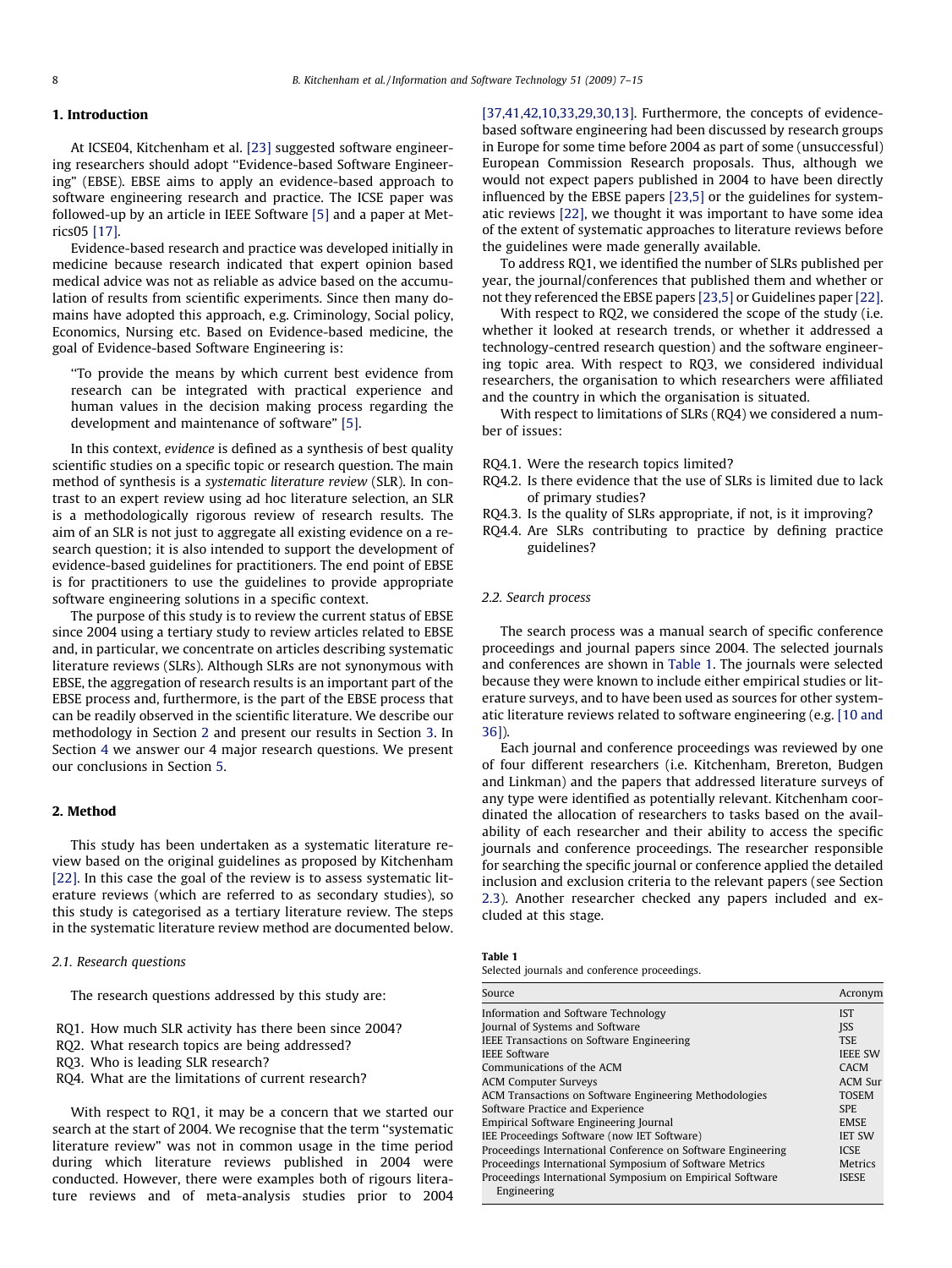In addition, we contacted Professor Guilherme Travassos directly and Professor Magne Jørgensen indirectly by reviewing the references in his web page. We did this because Professor Travassos had reported to one of us that his research group was attempting to adopt the SLR process and because Professor Jørgensen was known to be the author of a substantial number of SLRs.

#### 2.3. Inclusion and exclusion criteria

Peer-reviewed articles on the following topics, published between Jan 1st 2004 and June 30th 2007, were included:

- ! Systematic Literature Reviews (SLRs) i.e. literature surveys with defined research questions, search process, data extraction and data presentation, whether or not the researchers referred to their study as a systematic literature review.
- Meta-analyses (MA).

Note, we included articles where the literature review was only one element of the articles as well as articles for which the literature review was the main purpose of the article.

Articles on the following topics were excluded

- Informal literature surveys (no defined research questions; no defined search process; no defined data extraction process).
- ! Papers discussing the procedures used for EBSE or SLRs.
- Duplicate reports of the same study (when several reports of a study exist in different journals the most complete version of the study was included in the review).

## 2.4. Quality assessment

Each SLR was evaluated using the York University, Centre for Reviews and Dissemination (CDR) Database of Abstracts of Reviews of Effects (DARE) criteria [\[3\]](#page-8-0). The criteria are based on four quality assessment (QA) questions:

- QA1. Are the review's inclusion and exclusion criteria described and appropriate?
- QA2. Is the literature search likely to have covered all relevant studies?
- QA3. Did the reviewers assess the quality/validity of the included studies?
- QA4. Were the basic data/studies adequately described?

The questions were scored as follows:

- QA1: Y (yes), the inclusion criteria are explicitly defined in the study, P (Partly), the inclusion criteria are implicit; N (no), the inclusion criteria are not defined and cannot be readily inferred.
- ! QA2: Y, the authors have either searched 4 or more digital libraries and included additional search strategies or identified and referenced all journals addressing the topic of interest; P, the authors have searched 3 or 4 digital libraries with no extra search strategies, or searched a defined but restricted set of journals and conference proceedings; N, the authors have search up to 2 digital libraries or an extremely restricted set of journals.
- ! QA3: Y, the authors have explicitly defined quality criteria and extracted them from each primary study; P, the research question involves quality issues that are addressed by the study; N no explicit quality assessment of individual primary studies has been attempted.
- <span id="page-2-0"></span>! QA4: Y Information is presented about each study; P only summary information about primary studies is presented; N the results of the individual primary studies are not specified.

The scoring procedure was  $Y = 1$ ,  $P = 0.5$ ,  $N = 0$ , or Unknown (i.e. the information is not specified). Kitchenham coordinated the quality evaluation extraction process. Kitchenham assessed every paper, and allocated 4 papers to each of the other authors of this study to assess independently. When there was a disagreement, we discussed the issues until we reached agreement. When a question was scored as unknown we e-mailed the authors of the paper and asked them to provide the relevant information and the question re-scored appropriately.

### 2.5. Data collection

The data extracted from each study were:

- The source (journal or conference) and full reference.<br>• Classification of the study Type (SLR. Meta-Analysis M
- ! Classification of the study Type (SLR, Meta-Analysis MA); Scope (Research trends or specific technology evaluation question).
- . Main topic area.
- $\bullet$  The author(s) and their institution and the country where it is situated.
- ! Summary of the study including the main research questions and the answers.
- Research question/issue.
- Quality evaluation.
- ! Whether the study referenced the EBSE papers [\[23,5\]](#page-8-0) or the SLR Guidelines [\[22\]](#page-8-0).
- Whether the study proposed practitioner-based guidelines.
- ! How many primary studies were used in the SLR.

One researcher extracted the data and another checked the extraction. The procedure of having one extractor and one checker is not consistent with the medical standards summarized in Kitchenham's guidelines [\[22\],](#page-8-0) but is a procedure we had found useful in practice [\[2\].](#page-8-0) Kitchenham coordinated the data extraction and checking tasks, which involved all of the authors of this paper. Allocation was not randomized, it was based on the time availability of the individual researchers. When there was a disagreement, we discussed the issues until we reached agreement.

#### 2.6. Data analysis

The data was tabulated to show:

- The number of SLRs published per year and their source (addressing RQ1).
- ! Whether the SLR referenced the EBSE papers or the SLR guidelines (addressing RQ1).
- The number of studies in each major category i.e. research trends or technology questions (addressing RQ2 and RQ4.1).
- The topics studied by the SLRs and their scope (addressing RQ2 and  $RO4.1$ ).
- The affiliations of the authors and their institutions (addressing  $RO3$ ).
- The number of primary studies in each SLR (addressing RQ4.2).
- The quality score for each SLR (addressing RQ4.3).
- ! Whether the SLR proposed practitioner-oriented guidelines (addressing RQ4.4).

### 2.7. Deviations from protocol

As a result of an anonymous review of an earlier version of this paper, we made some changes to our original experimental protocol (see [\[24\]](#page-8-0) Appendix 1):

! We explained our concentration on SLRs as part of EBSE.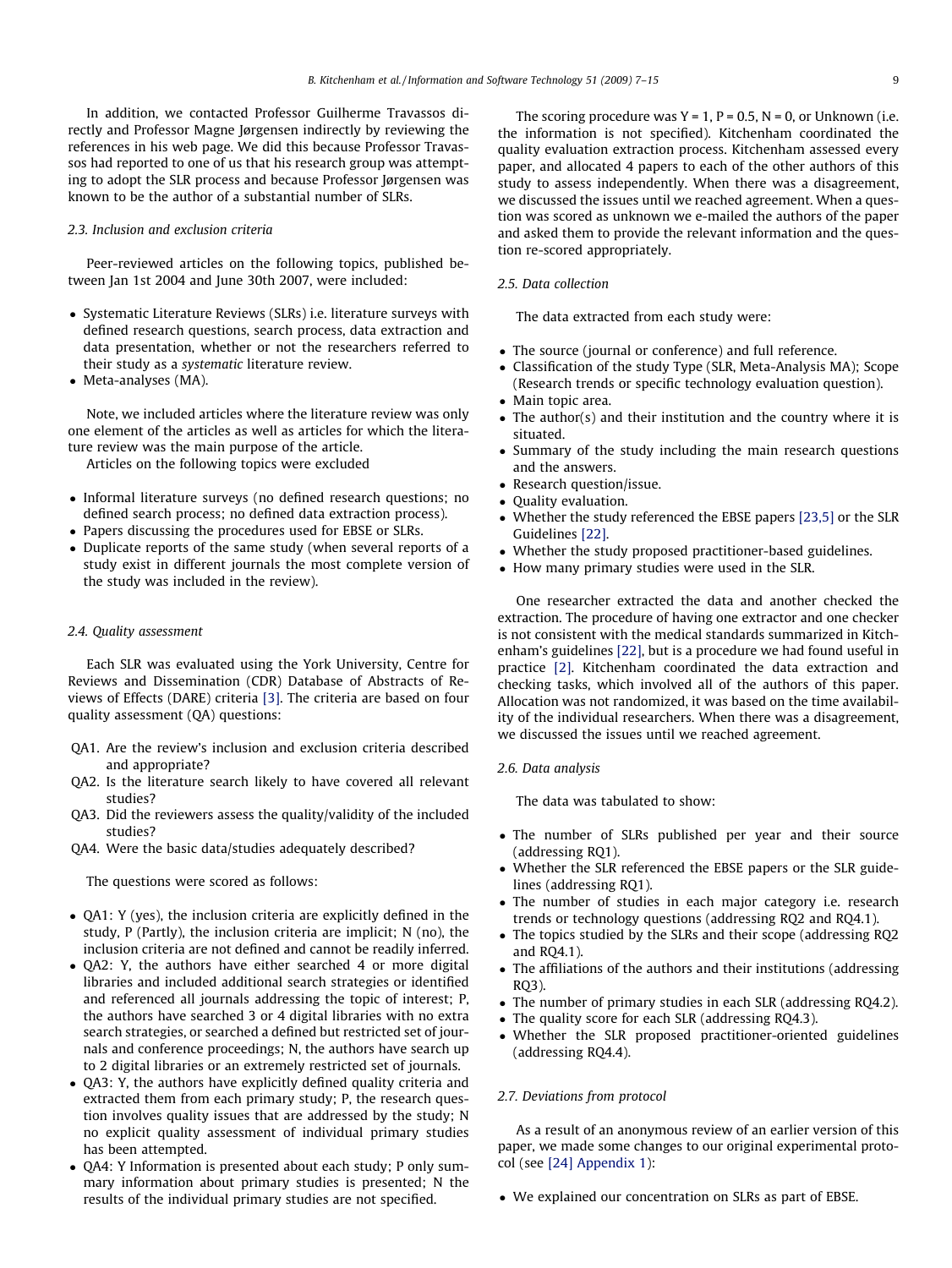- We extended the description of our research questions.
- We asked the authors of studies for which the answers to certain quality questions were unknown to provide the information.
- We clarified the link between the research questions and the data collection and analysis procedures

## 3. Results

This section summarizes the results of the study.

## 3.1. Search results

[Table A1](#page-5-0) (in Appendix 1) shows the results of the search procedure. Although we identified 19 articles by this search process, one of the articles [\[19\]](#page-8-0) is a short version of another article [\[18\].](#page-8-0) Thus we identified 18 unique studies. In addition, we found another two other studies that had been subject to peer review: one by asking researchers about their current work [\[1\]](#page-8-0) and the other by searching the Simula Research Laboratory website [\[14\].](#page-8-0) Other potentially relevant studies that were excluded as a result of applying the detailed inclusion and exclusion criteria are listed in [Table](#page-6-0) [A2](#page-6-0) in Appendix 1. One of the excluded papers positioned itself as an EBSE paper but did not specify how it applied the EBSE principles [\[26\]](#page-8-0).

Two studies were published in conference proceedings as well as in journals: Galin and Avrahami [\[7\]](#page-8-0) is a conference version of

#### Table 2

Systematic review studies.

Galin and Avrahami [\[8\]](#page-8-0) and Kitchenham et al. [\[20\]](#page-8-0) is a conference version of Kitchenham et al. [\[21\]](#page-8-0).

The data extracted from each study are shown in [Tables A2 and](#page-6-0) [A3](#page-6-0) (in Appendix 1). Summaries of the studies can be found in [\[24\],](#page-8-0) Appendix 3.

## 3.2. Quality evaluation of SLRs

We assessed the studies for quality using the DARE criteria (see Section [2.4\)](#page-2-0). The score for each study is shown in [Table 3.](#page-4-0) The fields marked with an asterisk in [Table 3](#page-4-0) were originally marked as unknown and were re-assigned after communicating with the study authors.

The last column in [Table 5](#page-4-0) shows the number of questions where the researchers were in agreement. All disagreements were discussed and resolved.

The results of the quality analysis show that all studies scored 1 or more on the DARE scale and only three studies scored less than 2. Two studies scored 4 ([\[15 and 21\]](#page-8-0)) and two studies scored 3.5 ([\[14 and 40\]](#page-8-0)).

## 3.3. Quality factors

We investigated the relationship between the quality score for an SLR and both the date when the article was published, and the use or not of the guidelines for SLRs [\[22\]](#page-8-0). The average quality scores for studies each year is shown in [Table 4.](#page-4-0) Note, for this anal-

| ID             | Author                            | Date           | Topic type               | Topic area                                  | Article<br>type | Refs.                  | Include<br>practitioner<br>guidelines | Num.<br>primary<br>studies |
|----------------|-----------------------------------|----------------|--------------------------|---------------------------------------------|-----------------|------------------------|---------------------------------------|----------------------------|
| S <sub>1</sub> | Barcelos and Travassos [1]        | 2006           | Technology<br>evaluation | Software architecture<br>evaluation methods | <b>SLR</b>      | Guideline<br><b>TR</b> | N <sub>o</sub>                        | 54                         |
| S <sub>2</sub> | Dyba et al. [4]                   | 2006           | Research trends          | Power in SE experiments                     | <b>SLR</b>      | Guideline<br><b>TR</b> | N <sub>0</sub>                        | 103                        |
| S <sub>3</sub> | Galin and Avrahami [7,8]          | 2005 &<br>2006 | Technology<br>evaluation | <b>CMM</b>                                  | <b>MA</b>       | N <sub>o</sub>         | N <sub>o</sub>                        | 19                         |
| S4             | Glass et al. [9]                  | 2004           | Research trends          | Comparative trends in<br>CS. IS and SE      | <b>SLR</b>      | N <sub>o</sub>         | N <sub>o</sub>                        | 1485                       |
| S <sub>5</sub> | Grimstad et al. [11]              | 2006           | Technology<br>evaluation | Cost estimation                             | <b>SLR</b>      | Guideline<br><b>TR</b> | Yes                                   | 32                         |
| S <sub>6</sub> | Hannay et al. [12]                | 2007           | Research trends          | Theory in SE experiments                    | <b>SLR</b>      | Guideline<br>TR        | N <sub>0</sub>                        | 103                        |
| S7             | Jørgensen [15]                    | 2004           | Technology<br>evaluation | Cost estimation                             | <b>SLR</b>      | No                     | Yes                                   | 15                         |
| S <sub>8</sub> | Jørgensen [14]                    | 2007           | Technology<br>evaluation | Cost estimation                             | <b>SLR</b>      | N <sub>o</sub>         | Yes                                   | 16                         |
| S <sub>9</sub> | Jørgensen and Shepperd<br>[16]    | 2007           | Research trends          | Cost estimation                             | <b>SLR</b>      | GuidelineTR            | N <sub>o</sub>                        | 304                        |
| S10            | Juristo et al. [18,19]            | 2004 &<br>2006 | Technology<br>evaluation | Unit testing                                | <b>SLR</b>      | EBSE paper             | N <sub>o</sub>                        | 24                         |
| S11            | Kitchenham et al. [20,21]         | 2006 &<br>2007 | Technology<br>evaluation | Cost estimation                             | <b>SLR</b>      | Guideline<br><b>TR</b> | Yes                                   | 10                         |
| S12            | Mair and Shepperd [27]            | 2005           | Technology<br>evaluation | Cost estimation                             | <b>SLR</b>      | No                     | N <sub>o</sub>                        | 20                         |
| S13            | Mendes [28]                       | 2005           | Research trends          | Web research                                | <b>SLR</b>      | Guideline<br>TR        | N <sub>0</sub>                        | 173                        |
| S14            | Moløkken-Østvold et al.<br>$[31]$ | 2005           | Technology<br>evaluation | Cost estimation                             | <b>SLR</b>      | N <sub>o</sub>         | N <sub>o</sub>                        | 6                          |
| S15            | Petersson et al. [32]             | 2004           | Technology<br>evaluation | Capture-recapture in<br>inspections         | <b>SLR</b>      | N <sub>o</sub>         | N <sub>o</sub>                        | 29                         |
| S16            | Ramesh et al. [34]                | 2004           | Research trends          | Computer science research                   | <b>SLR</b>      | No                     | No                                    | 628                        |
| S17            | Runeson et al.[35]                | 2006           | Technology<br>evaluation | Testing methods                             | <b>SLR</b>      | EBSE paper             | No <sup>a</sup>                       | 12                         |
| S18            | Torchiano and Morisio [38]        | 2004           | Technology<br>evaluation | COTS development                            | <b>SLR</b>      | N <sub>o</sub>         | N <sub>0</sub>                        | 21                         |
| S19            | Sjøberg et al. [36]               | 2005           | Research trends          | SE experiments                              | <b>SLR</b>      | Guideline<br><b>TR</b> | N <sub>0</sub>                        | 103                        |
| S20            | Zannier et al. [40]               | 2006           | Research trends          | Empirical studies in ICSE                   | <b>SLR</b>      | N <sub>o</sub>         | N <sub>o</sub>                        | 63                         |

<span id="page-3-0"></span><sup>a</sup> Runeson et al. suggest how practitioners can use their results but do not explicitly define guidelines.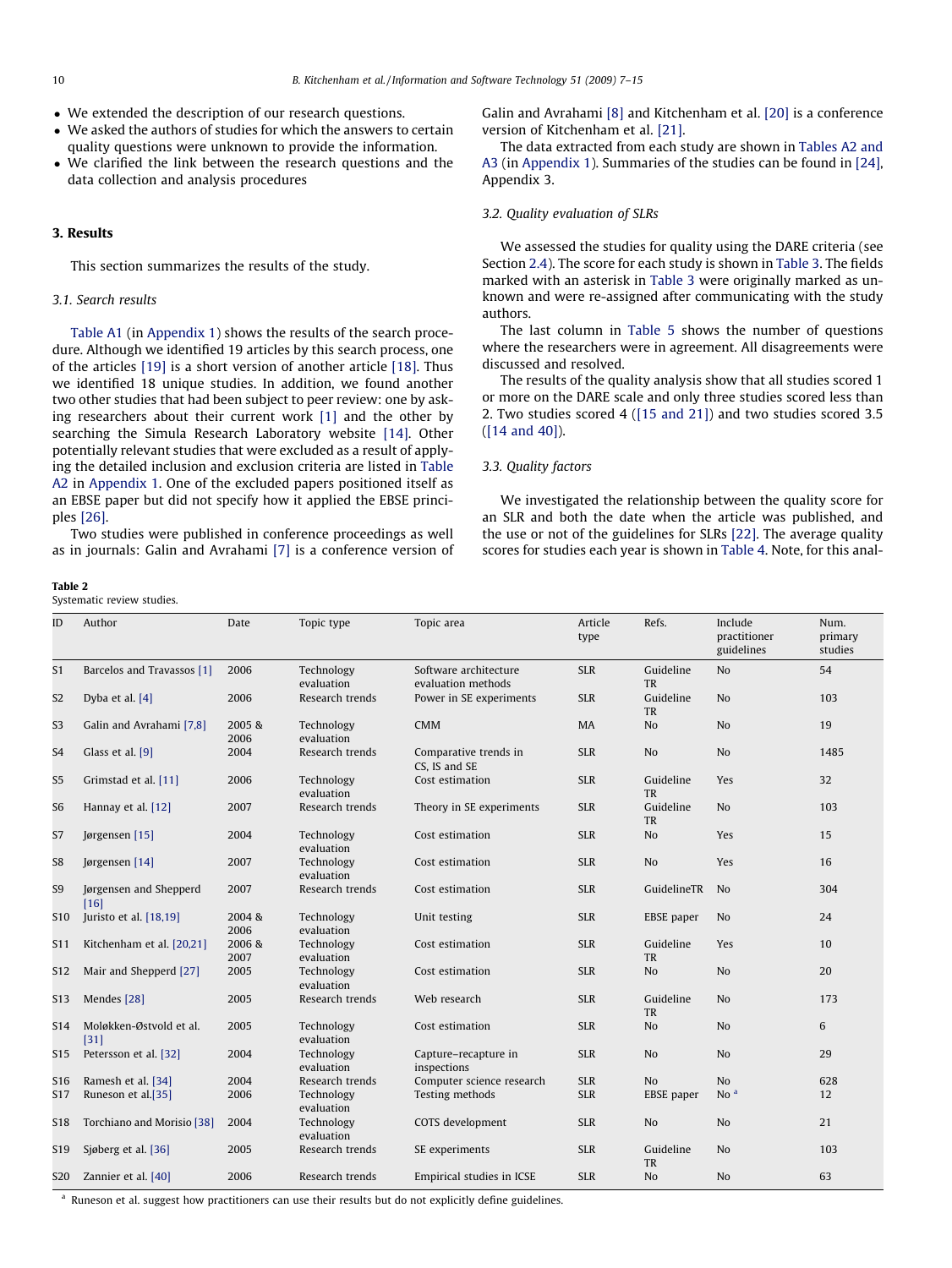Table 3 Quality evaluation of SLRs.

| Study          | Article type | QA1 | QA2   | QA3          | QA4 | Total<br>score | Initial rater<br>agreement |
|----------------|--------------|-----|-------|--------------|-----|----------------|----------------------------|
| S1             | <b>SLR</b>   | Y   | P     | N            | Y   | 2.5            | $\overline{4}$             |
| S <sub>2</sub> | <b>SLR</b>   | Y   | P     | P            | P   | 2.5            | $\overline{4}$             |
| S <sub>3</sub> | MA           | Y   | $P^*$ | P            | P   | 2.5            | 4                          |
| S4             | <b>SLR</b>   | Y   | P     | N            | P   | 2              | $\overline{4}$             |
| S <sub>5</sub> | <b>SLR</b>   | Y   | Y     | N            | Y   | 3              | $\overline{4}$             |
| S <sub>6</sub> | <b>SLR</b>   | Y   | P     | N            | Y   | 2.5            | $\overline{4}$             |
| S7             | <b>SLR</b>   | Y   | $Y^*$ | Y            | Y   | 4              | 4                          |
| S8             | <b>SLR</b>   | Y   | Y     | P            | Y   | 3.5            | 4                          |
| S9             | <b>SLR</b>   | Y   | Y     | N            | Y   | 3              | $\overline{4}$             |
| S10            | <b>SLR</b>   | P   | N     | $\mathbf{P}$ | P   | 1.5            | $\overline{4}$             |
| S11            | <b>SLR</b>   | Y   | Y     | Y            | Y   | $\overline{4}$ | $\overline{4}$             |
| S12            | <b>SLR</b>   | Y   | $P^*$ | N            | Y   | 2.5            | 4                          |
| S13            | <b>SLR</b>   | Y   | N     | P            | P   | $\overline{2}$ | $\overline{4}$             |
| S14            | <b>SLR</b>   | Y   | $Y^*$ | N            | Y   | 3              | $\overline{4}$             |
| S15            | <b>SLR</b>   | P   | Y     | N            | Y   | 2.5            | 3                          |
| S16            | <b>SLR</b>   | P   | P     | N            | P   | 1.5            | 3                          |
| S17            | <b>SLR</b>   | Y   | N     | N            | Y   | $\overline{2}$ | $\overline{2}$             |
| S18            | <b>SLR</b>   | Y   | N     | N            | N   | $\mathbf{1}$   | $\overline{4}$             |
| S19            | <b>SLR</b>   | Y   | P     | N            | P   | $\overline{2}$ | 3                          |
| S20            | <b>SLR</b>   | Y   | Y     | Y            | P   | 3.5            | 3                          |

#### Table 4

Average quality scores for studies by publication date.

|                                     | Year  |       |       |      |  |
|-------------------------------------|-------|-------|-------|------|--|
|                                     | 2004  | 2005  | 2006  | 2007 |  |
| Number of studies                   | 6     |       | 6     |      |  |
| Mean quality score                  | 2.08  | 2.4   | 2.92  |      |  |
| Standard deviation of quality score | 1.068 | 0.418 | 0.736 | 0.50 |  |

ysis we used the first publication date for any duplicated study. [Ta](#page-4-0)[ble 4 indicates that the number of studies published per year has](#page-4-0) [been quite stable. The average quality score appears to be increas](#page-4-0)[ing, the Spearman correlation between year and score was 0.51](#page-4-0)  $(p < 0.023)$  $(p < 0.023)$  $(p < 0.023)$  $(p < 0.023)$ 

The average quality scores for studies that did or did not reference the SLR guidelines are shown in [Table 5](#page-4-0). A one way analysis of variance showed that the mean quality score of studies that referenced the SLR guidelines [\[22\]](#page-8-0) compared with those that did not, was not significant ( $F = 0.37$ ,  $p = 0.55$ ). Thus, it appears that the quality of SLRs is improving but the improvement cannot be attributed to the guidelines.

### 4. Discussion

In this section, we discuss the answers to our research questions.

#### 4.1. How much EBSE Activity has there been since 2004?

Overall, we identified 20 relevant studies in the sources that we searched, as shown in [Table 2.](#page-3-0) 19 studies were classified as SLRs and one study was classified as a meta-analysis [\[8\].](#page-8-0) Twelve studies addressed technology evaluation issues and 8 addressed research trends. We found that 8 studies referenced Kitchenham's guide-

#### Table 5

Average quality score for studies according to use of guidelines.

<span id="page-4-0"></span>

|                                         | Referenced SLR<br>guidelines | Did not reference<br>SLR guidelines |
|-----------------------------------------|------------------------------|-------------------------------------|
| Number of studies<br>Mean quality score | 2.69                         | 12<br>2.46                          |

lines [\[22\]](#page-8-0) and two referenced the EBSE paper [\[5\].](#page-8-0) Thus, half the studies directly positioned themselves as related to Evidencebased Software Engineering.

With respect to where SLRs are published, IEEE Software and IEEE TSE each published 4 studies, JSS published 3 and IST published 2. Thus, it appeared that IST's attempts to encourage the publication of SLRs, was unsuccessful [\[6\]](#page-8-0). However, a further check of IST publications (on September 17th 2008 using the search string systematic AND review) found seven more SLRs, whereas similar searches of TSE and JSS found no new SLRs.

Initially, we were surprised that ACM Computer Surveys did not include any relevant software engineering studies, although the journal published a systematic literature review on the topic of education [\[25\].](#page-8-0) An automated search of ACM Computer Surveys using the ACM digital library on September 20th 2008, found no software-related surveys that used the systematic review methodology. However, the apparent lack of software SLRs in ACM Computer Surveys may be because, with a maximum of four issues per year, the journal is likely to have a significant publication lag.

### 4.2. What research topics are being addressed?

With respect to the topic of the articles, eight were related to research trends rather than specific research questions. In terms of the software engineering topic area addressed by the SLRs:

- 7 related to software cost estimation (one of those covered research trends), in addition, the four studies that included evidence-based guidelines all related to cost estimation.
- 3 articles related to software engineering experiments (all investigated research trends).
- 3 articles related to test methods.

In the area of cost estimation, researchers are addressing specific research questions including:

- Are mathematical estimating models more accurate than expert opinion based estimates?
	- $\circ$  No. [\[15\].](#page-8-0)
- What is the level of overrun of software projects and is it changing over time?
	- $\circ$  30% and unchanging [\[31\]](#page-8-0).
- Are regression-based estimation models more accurate than analogy-based models?  $\circ$  No. [\[27\].](#page-8-0)
- ! Should you use a benchmarking data base to construct an estimating model for a particular company if you have no data of your own?
	- $\circ$  Not if you work for a small company doing niche applications [\[21\].](#page-8-0)
- ! Do researchers use cost estimation terms consistently and appropriately?
	- $\circ$  No they confuse prices, estimates, and budgets [\[11\].](#page-8-0)
- ! When should you use expert opinion estimates?
	- $\circ$  When you don't have a calibrated model, or important contextual information is not incorporated into your model [\[14\].](#page-8-0)

The testing studies have investigated:

• Whether testing is better than inspections.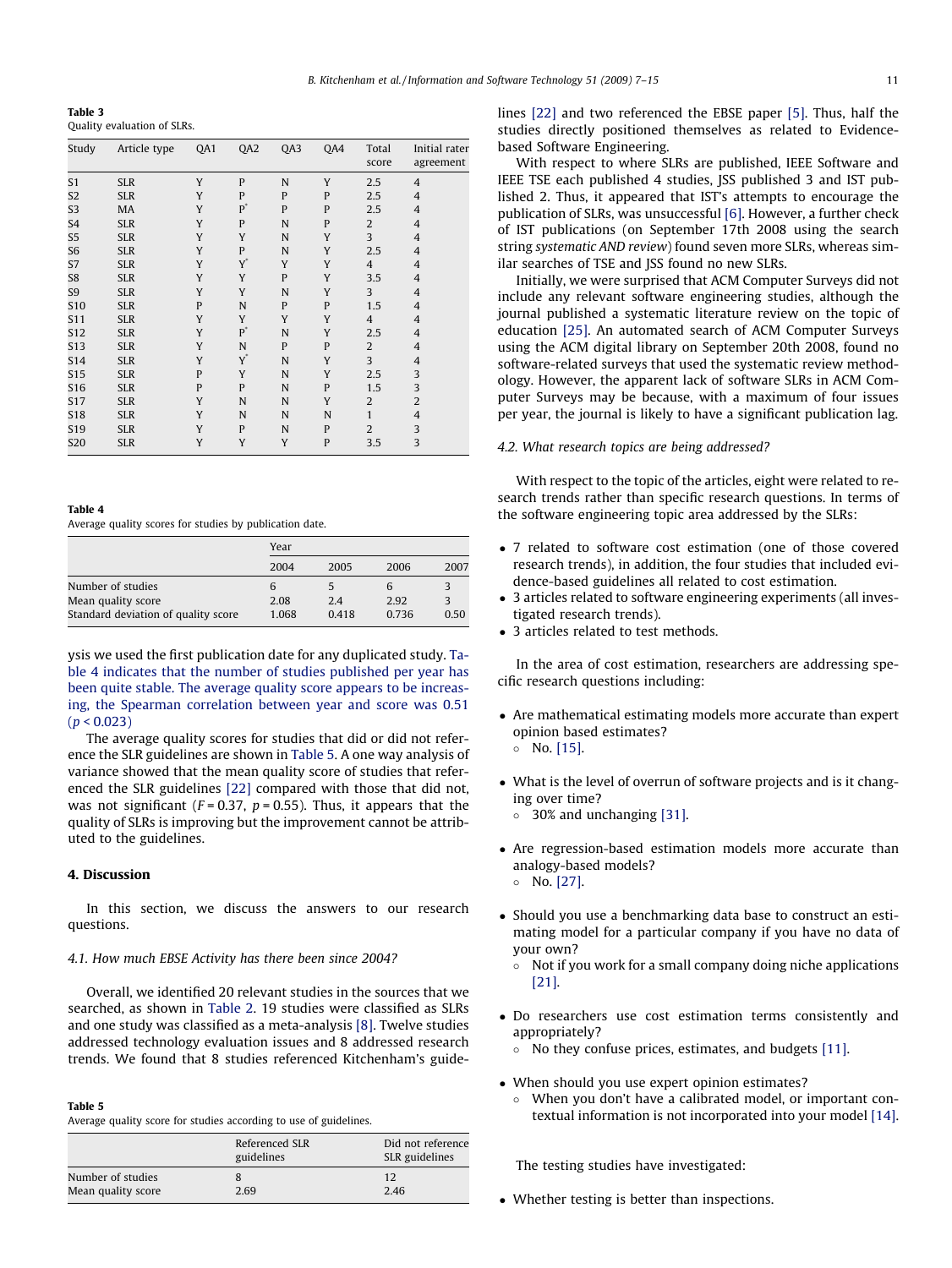- $\circ$  Yes for design documents. No for code.[\[35\]](#page-8-0).
- Different capture–recapture methods used to predict the defects remaining after inspections.
	- o Most studies recommend the Mh-JK model. Only one of 29 studies was an application study [\[32\]](#page-8-0).
- Empirical studies in unit testing.
	- $\circ$  Empirical studies in unit testing are mapped to a framework and summarized [\[18\]](#page-8-0).

## 4.3. Who is leading EBSE research?

Overall, the set of studies are dominated by European researchers who have been involved in 14 of the studies, in particular the Simula Research Laboratory in Norway which has been involved in 8 of the studies. The two researchers who contributed to more than two SLRs, Jørgensen (5) and Sjøberg (3), are both affiliated to the Simula Research Laboratory. Only four studies had North American authors.

The success of the Simula Research Laboratory in applying the principles of EBSE and performing high quality SLRs is supported by the strategy of constructing databases of primary studies related to specific topic areas and using those databases to address specific research questions. A database of cost estimation papers from over 70 journals [\[16\]](#page-8-0) has been the basis of many of the detailed cost estimation studies authored or co-authored by Jørgensen and the database of 103 software experiments [\[36\]](#page-8-0) has allowed researchers to assess a number of specific research trends in software experimentation.

#### 4.4. What are the limitations of current research?

With respect to whether research topics addressed by SLRs are somewhat limited (RQ4.1), a relatively large number of studies relate to research practice rather than questions concerning specific software engineering practices and techniques. This is disappointing since this type of study benefits researchers rather than practitioners, and evidence-based software engineering is meant to be of benefit to practitioners. However, three of the research trend studies addressed the quality of current experimental studies and identified areas for improvement, and improved empirical methods might be expected to benefit practitioners in the longer term. Furthermore, the Jørgensen and Shepperd study [\[16\],](#page-8-0) although classified as a research trends study, is also an example of a mapping study (i.e. a study that aims to identify and categorise the research in a fairly broad topic area). The availability of high quality mapping studies has the potential to radically change the nature of software engineering research. Mapping studies can highlight areas where there is a large amount of research that would benefit from more detailed SLRs and areas where there is little research that require more theoretical and empirical research. Thus, instead of every researcher undertaking their own research from scratch, a broad mapping study provides a common starting point for many researchers and many research initiatives. On September 17, 2008, the SCOPUS search engine found already 23 citations of this paper of which only four were self-citations. This suggests that the research community has already recognised the value of a good mapping study.

For studies that investigated technology questions, the majority have been in the cost estimation field. Of the conventional software engineering lifecycle, only testing, with three studies, has been addressed.

<span id="page-5-0"></span>Juristo et al. [\[18,19\]](#page-8-0) found only 24 studies comparing unit testing techniques. This is extremely surprising given that unit testing is a software activity that is relatively easily studied using experiments since tasks are relatively small and can be treated in isolation. We found this particularly curious in the light of 29 experiments that compared test–retest methods of predicting remaining defects after inspections [\[32\]](#page-8-0) which is a far less central element of software engineering practice than unit testing. Juristo et al.'s study was based on a search of only the ACM and IEEE electronic databases, so this may be an example of area where a broader search strategy would be useful.

Looking at the number of primary studies in each SLR (RQ4.2), unsurprisingly, the research trends studies were based on a larger number of primary studies (i.e. 63–1485) than the technology evaluation studies (i.e. 6–54). However, the results confirm that some topics have attracted sufficient primary studies to permit SLRs to address detailed research questions, although, as yet, only a limited number of topics are addressed.

With respect to the quality of SLRs (RQ4.3), the results of the quality analysis show that all studies scored 1 or more on the DARE scale and only three studies scored less than 2. However, relatively few SLRs have assessed the quality of the primary studies included in the review. This is acceptable in the context of studies of research trends but is more problematic for reviews that attempt to evaluate technologies.

With respect to the contribution of SLRs to software engineering practice (RQ4.4), of the 12 SLRs that addressed research ques-

### Table A1

| Sources searched for years 2004–2007 (including articles up to June 30 2007) |  |  |  |
|------------------------------------------------------------------------------|--|--|--|
|------------------------------------------------------------------------------|--|--|--|

| Year                   | 2004             | 2005             | 2006           | 2007           | Total            |
|------------------------|------------------|------------------|----------------|----------------|------------------|
| IST (Total)            | 85               | 95               | 72             | 47             | 299              |
| IST (Relevant)         | 0                | $\overline{2}$   | $\overline{2}$ | 0              | 4                |
| IST (Selected)         | $\overline{0}$   | 0                | $\overline{2}$ | 0              | $\overline{2}$   |
| JSS (Total)            | 139              | 122              | 124            | 43             | 428              |
| <b>JSS</b> (Relevant)  | $\overline{4}$   | $\overline{0}$   | $\overline{0}$ | $\overline{0}$ | $\overline{4}$   |
| JSS (Selected)         | 3                | $\overline{0}$   | $\overline{0}$ | $\overline{0}$ | 3                |
| IEEE SW (Total)        | 51               | 52               | 48             | 24             | 175              |
| IEEE SW (Relevant)     | $\mathbf{1}$     | 0                | 5              | $\overline{2}$ | $\boldsymbol{9}$ |
| IEEE SW (Selected)     | $\mathbf{1}$     | $\bf{0}$         | 3              | $\overline{0}$ | $\overline{4}$   |
| TSE (Total)            | 69               | 66               | 56             | 25             | 216              |
| TSE (Relevant)         | $\overline{2}$   | $\mathbf{1}$     | $\overline{0}$ | 3              | $\overline{7}$   |
| TSE (Selected)         | $\overline{0}$   | $\mathbf{1}$     | $\overline{0}$ | 3              | $\overline{4}$   |
| CACM (Total)           | 148              | 141              | 158            | 64             | 511              |
| CACM (Relevant)        | $\mathbf{1}$     | $\overline{0}$   | $\overline{0}$ | $\overline{0}$ | $\mathbf{1}$     |
| CACM (Selected)        | $\overline{1}$   | $\overline{0}$   | $\overline{0}$ | $\bf{0}$       | $\mathbf{1}$     |
| ACM Sur (Total)        | 12               | 11               | 13             | 3              | 39               |
| ACM Sur (Relevant)     | 0                | $\overline{0}$   | $\mathbf{1}$   | $\mathbf{0}$   | $\mathbf{1}$     |
| ACM Sur (Selected)     | $\overline{0}$   | 0                | 0              | $\bf{0}$       | $\boldsymbol{0}$ |
| TOSEM (Total)          | 10               | 12               | 12             | 6              | 40               |
| TOSEM (Relevant)       | 0                | 2                | 0              | $\mathbf{0}$   | $\sqrt{2}$       |
| TOSEM (Selected)       | 0                | $\boldsymbol{0}$ | 0              | $\mathbf{0}$   | $\boldsymbol{0}$ |
| SPE (Total)            | 64               | 59               | 68             | 29             | 220              |
| SPE (Relevant)         | $\mathbf{0}$     | 0                | 0              | $\mathbf{0}$   | $\mathbf{0}$     |
| SPE (Selected)         | 0                | 0                | 0              | 0              | $\bf{0}$         |
| ICSE (Total)           | 58               | 58               | 36             | 64             | 216              |
| ICSE (Relevant)        | $\boldsymbol{0}$ | 0                | $\mathbf{1}$   | $\mathbf{0}$   | $\mathbf{1}$     |
| ICSE (Selected)        | 0                | $\boldsymbol{0}$ | $\mathbf{1}$   | $\mathbf{0}$   | $\mathbf{1}$     |
| ISESE (Total)          | 26               | 50               | 56             | n/a            | 132              |
| ISESE (Relevant)       | $\mathbf{0}$     | $\overline{c}$   | $\mathbf{1}$   | n/a            | 3                |
| ISESE (Selected)       | 0                | $\overline{2}$   | 0              | n/a            | $\overline{2}$   |
| IET SW (Total)         | 22               | 28               | 22             | 9              | 81               |
| IET SW (Relevant)      | 0                | 0                | 0              | $\mathbf{1}$   | $\mathbf{1}$     |
| IET SW (Selected)      | 0                | $\boldsymbol{0}$ | 0              | $\overline{0}$ | $\mathbf{0}$     |
| EMSE (Total)           | 14               | 19               | 20             | 12             | 61               |
| EMSE (Relevant)        | $\mathbf{1}$     | 0                | 0              | $\mathbf{0}$   | $\mathbf{1}$     |
| <b>EMSE</b> (Selected) | $\mathbf{1}$     | 0                | $\overline{0}$ | $\mathbf{0}$   | $\mathbf{1}$     |
| Metrics (Total)        | 36               | 48               | n/a            | n/a            |                  |
| Metrics (Relevant)     | $\mathbf{1}$     | 0                | n/a            | n/a            | $\mathbf{1}$     |
| Metrics (Selected)     | $\mathbf{1}$     | 0                | n/a            | n/a            | 1                |
| Total                  | 734              | 761              | 685            | 326            | 2506             |
| Total relevant         | 10               | 7                | 10             | 6              | 33               |
| Total selected         | 7                | 3                | 6              | 3              | 19               |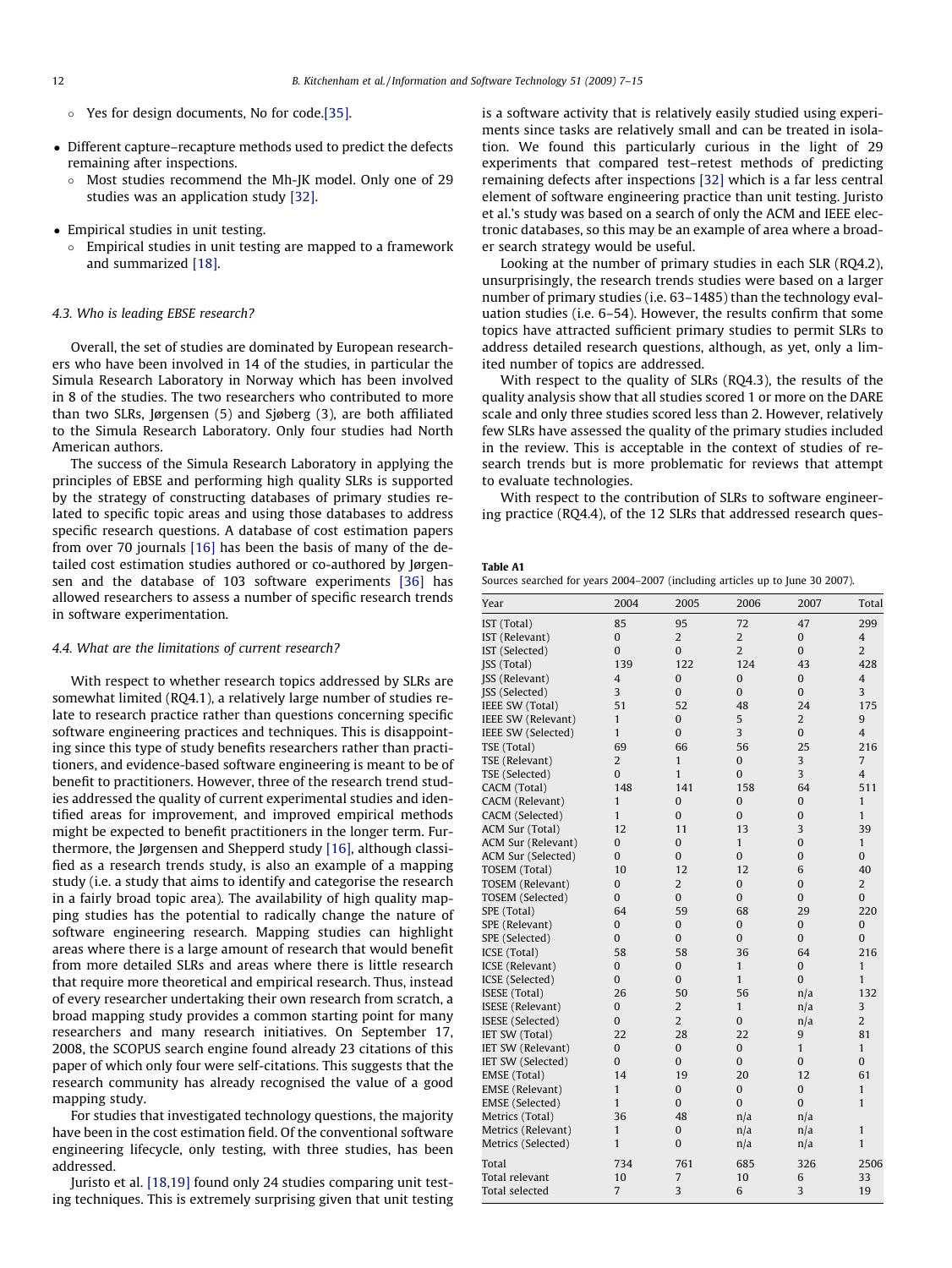tions only four offered advice to practitioners. This is an issue where there needs to be improvement, since Evidence-based Software Engineering is meant to impact practice not just academia.

#### 4.5. Limitations of this study

The procedures used in this study have deviated from the advice presented in Kitchenham's 2004 guidelines [\[22\]](#page-8-0) in several ways:

- The search was organised as a manual search process of a specific set of journals and conference proceedings not an automated search process. This was consistent with the practices of other researchers looking at research trends as opposed to software technology evaluation.
- A single researcher selected the candidate studies, although the studies included and excluded were checked by another researcher.
- A single researcher extracted the data and another researcher checked the data extraction, as suggested by Brereton et al. [\[2\].](#page-8-0)

The first point above implies that we may have missed some relevant studies, and thus underestimate the extent of EBSE-related research. In particular, we will have missed articles published in national journals and conferences. We will also have missed articles in conferences aimed at specific software engineering topics which are more likely to have addressed research questions rather than research trends. Thus, our results must be qualified as applying only to systematic literature reviews published in the major international software engineering journals, and the major general and empirical software engineering conferences.

With respect to the second point, given our interest in systematic literature reviews, we are likely to have erred on the side of

#### Table A2

Candidate articles not selected.

including studies that were not very systematic, rather than omitting any relevant studies. For example, the literature review in the primary study, that was assigned the lowest quality score [\[38\],](#page-8-0) was only a minor part of the article.

The third point means that some of the data we collected may be erroneous. A detailed review of one of our own systematic literature reviews has suggested that the extractor/checker mode of working can lead to data extraction and aggregation problems when there are a large number of primary studies or the data is complex [\[39\]](#page-8-0). However, in this tertiary study, there were relatively few primary studies and the data extracted from the selected articles were relatively objective, so we do not expect many data extraction errors. The quality assessment criteria proved the most difficult data to extract because the DARE criteria are somewhat subjective. However quality criteria were evaluated independently by two researchers, hopefully reducing the likelihood of erroneous results.

## 5. Conclusions

Although 10 of the SLR studies in this review cited one of the EBSE papers [\[5\]](#page-8-0) or the SLR Guidelines [\[22\],](#page-8-0) the number of SLRs has remained extremely stable in the 3.5 years included in this study. Furthermore, [Table A2](#page-6-0) (see Appendix 1) also makes it clear that many researchers still prefer to undertake informal literature surveys. However, we have found that the quality of SLRs is improving, suggesting that researchers who are interested in the EBSE approach are becoming more competent in the SLR methodology.

The spread of topics covered by current SLRs is fairly limited. Furthermore main stream software engineering topics are not well represented. However, even if these areas are unsuitable for SLRs aimed at empirical assessments of software technology, we believe

<span id="page-6-0"></span>

| Source               | Authors                                                                                          | Reference             | Year | Title                                                                                                 | Reason for rejection                                                                                    |
|----------------------|--------------------------------------------------------------------------------------------------|-----------------------|------|-------------------------------------------------------------------------------------------------------|---------------------------------------------------------------------------------------------------------|
| <b>TSE</b>           | T. Mens and T. Tourwé                                                                            | 30(2), pp 126-139     | 2004 | A survey of software refactoring                                                                      | Informal literature survey                                                                              |
| <b>TSE</b>           | S. Balsamo, A. Di Marco,                                                                         | $30(5)$ , pp. 295-309 | 2004 | Model-based performance                                                                               | Informal literature survey                                                                              |
|                      | P. Inverardi                                                                                     |                       |      | prediction in software development                                                                    |                                                                                                         |
| <b>IET Software</b>  | S. Mahmood, R. Lai and Y.S. Kim                                                                  | $1(2)$ , pp 57-66     | 2007 | Survey of component-based<br>software development                                                     | Informal literature survey                                                                              |
| <b>IEEE Software</b> | D.C. Gumm                                                                                        | $23(5)$ pp. 45-51     | 2006 | Distribution dimensions in<br>software development                                                    | Literature survey referenced<br>but not described in article                                            |
| <b>IEEE Software</b> | M. Shaw and P Clements                                                                           | $23(2)$ pp. 31-39     | 2006 | The golden age of software<br>Architecture                                                            | Informal literature survey                                                                              |
| <b>IEEE Software</b> | M. Aberdour                                                                                      | 24(1), pp. 58-64      | 2007 | Achieving quality in open<br>source software                                                          | Informal literature survey                                                                              |
| <b>IEEE Software</b> | D. Damian                                                                                        | 24(2), pp. 21-27      | 2007 | Stakeholders in global<br>requirements engineering:<br>lessons learnt<br>from practice                | Informal literature survey                                                                              |
| <b>JSS</b>           | E. Folmer and J. Bosch                                                                           | 70, pp. 61-78         | 2004 | Architecting for usability: a survey                                                                  | Informal literature survey                                                                              |
| <b>IST</b>           | Hochstein and Lindvall                                                                           | 47, pp. 643-656       | 2005 | Combating architectural degeneration:<br>a survey                                                     | Informal literature survey                                                                              |
| <b>IST</b>           | S. Mahmood, R. Lai, Y.S. Kim,<br>J.H. Kim, S.C. Park, H.S. h                                     | 47, pp. 693-707       | 2005 | A survey of component-based system<br>quality assurance and assessment                                | Informal literature survey                                                                              |
| <b>TOSEM</b>         | J. Estublier, D. Leblang, A. van der Hoek,<br>R. Conradi, G. Clemm, W. Tichy,<br>D. Wiborg-Weber | pp. 383-430           | 2005 | Impact of software engineering<br>research on the practice of<br>software configuration<br>management | Informal literature survey                                                                              |
| <b>TOSEM</b>         | Barbara G. Ryder, Mary Lou Soffa,<br>Margaret Burnett                                            | pp. 431-477           | 2005 | The impact of software<br>engineering<br>research on modern<br>programming languages                  | Informal literature survey. No<br>clear search criteria, no data<br>extraction process.                 |
| <b>ACM Surv</b>      | J. Ma and J. V. Nickerson                                                                        | $38(3)$ , pp. 1-24    | 2006 | Hands-on, simulated and remote<br>laboratories: a comparative<br>literature review                    | Not a software engineering topic                                                                        |
| <b>ISESE</b>         | S. Wagner                                                                                        |                       | 2006 | A literature survey of the quality<br>economics of defect-detection<br>techniques                     | Informal literature survey although<br>quantitative data tabulated for<br>different testing techniques. |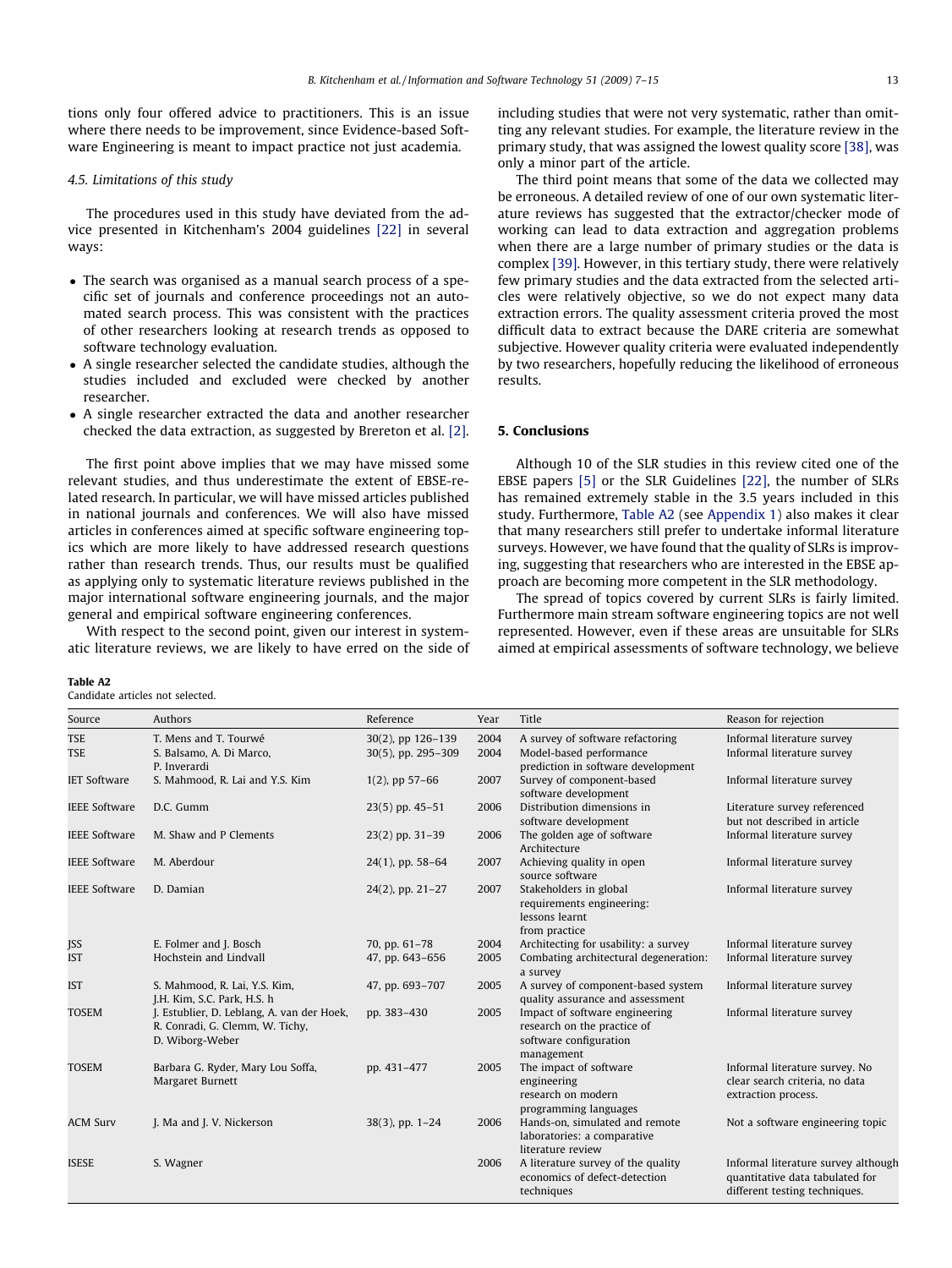it would be possible, and extremely valuable, for leading software engineering researchers to undertake mapping studies of their domain similar to that provided by Jørgensen and Shepperd study [\[16\]](#page-8-0) for cost estimation research.

In the area of cost estimation there have been a series of systematic literature reviews. This accumulation of evidence in a specific topic area is starting to demonstrate the value of evidence-based software engineering. For example, the evidence

### Table A3

Author affiliation details.

| ID             | Authors          | Institution                                    | Country of institution |
|----------------|------------------|------------------------------------------------|------------------------|
| S <sub>1</sub> | <b>Barcelos</b>  | Federal University of Rio de Janeiro           | <b>Brazil</b>          |
|                | Travassos        | Federal University of Rio de Janeiro           | <b>Brazil</b>          |
| S <sub>2</sub> | Dybå             | SINTEF & Simula Laboratory                     | Norway                 |
|                | Kampenes         | Simula Laboratory                              | Norway                 |
|                | Sjøberg          | Simula Laboratory                              | Norway                 |
| S3             | Gavin            | Ruppin Academic Center                         | Israel                 |
|                | Avrahami         | Lipman Electronic Engineering                  | Israel                 |
| S4             | Glass            | <b>Computing Trends</b>                        | <b>USA</b>             |
|                | Ramesh           | Kelley Business School, Indiana University     | <b>USA</b>             |
|                | Vessey           | Kelley Business School, Indiana University     | <b>USA</b>             |
| S5             | Grimstad         | Simula Research Laboratory                     | Norway                 |
|                | Jørgensen        | Simula Research Laboratory                     | Norway                 |
|                | Moløkken-Østvold | Simula Research Laboratory                     | Norway                 |
| S6             | Hannay           | Simula Research Laboratory                     | Norway                 |
|                | Sjøberg          | Simula Research Laboratory                     | Norway                 |
|                | Dybå             | SINTEF & Simula Research Laboratory            | Norway                 |
| S7             | Jørgensen        | Simula Research Laboratory                     | Norway                 |
| S8             | Jørgensen        | Simula Research Laboratory                     | Norway                 |
| S9             | Jørgensen        | Simula Research Laboratory                     | Norway                 |
|                | Shepperd         | <b>Brunel University</b>                       | UK                     |
| S10            | Juristo          | Univsidad Politéncia de Madrid                 | Spain                  |
|                | Moreno           | Univsidad Politéncia de Madrid                 | Spain                  |
|                | Vegas            | Univsidad Politéncia de Madrid                 | Spain                  |
| S11            | Kitchenham       | Keele University & NICTA                       | UK & Australia         |
|                | Mendes           | University of Auckland                         | New Zealand            |
|                | Travassos        | Federal University of Rio de Janeiro           | <b>Brazil</b>          |
| S12            | Mair             | <b>Brunel University</b>                       | <b>UK</b>              |
|                | Shepperd         | <b>Brunel University</b>                       | <b>UK</b>              |
| S13            | Mendes           | University of Auckland                         | New Zealand            |
| S14            | Moløkken-Østvold | Simula Research Laboratory & OSLO University   | Norway                 |
|                | Jørgensen        | Simula Research Laboratory                     | Norway                 |
|                | Tanilkan         | <b>OSLO University</b>                         | Norway                 |
|                | Gallis           | Simula Research Laboratory & OSLO University   | Norway                 |
|                | Lien             | Simula Research Laboratory                     | Norway                 |
|                | Hove             | Simula Research Laboratory                     | Norway                 |
| S15            | Petersson        | Lund University                                | Sweden                 |
|                | Thelin           | Lund University                                | Sweden                 |
|                | Runeson          | Lund University                                | Sweden                 |
|                | Wohlin           | Bleking Institute of Technology                | Sweden                 |
| S16            | Ramesh           | Kelley School of Business, Indiana University  | <b>USA</b>             |
|                | Glass            | <b>Computing Trends</b>                        | <b>USA</b>             |
|                | Vessey           | Kelley School of Business, Indiana University  | <b>USA</b>             |
| S17            | Runeson          | Lund University                                | Sweden                 |
|                | Andersson        | Lund University                                | Sweden                 |
|                | Thelin           | Lund University                                | Sweden                 |
|                | Andrews          | University of Denver                           | <b>USA</b>             |
|                | <b>Berling</b>   | Lund University                                | Sweden                 |
| S18            | Sjøberg          | Simula Research Laboratory                     | Norway                 |
|                | Hannay           | Simula Research Laboratory                     | Norway                 |
|                | Hansen           | Simula Research Laboratory                     | Norway                 |
|                | Kampenes         | Simula Research Laboratory                     | Norway                 |
|                | Karahasanović    | Simula Research Laboratory                     | Norway                 |
|                | Liborg           | <b>BNP Paribas</b>                             | Norway                 |
|                | Rakdal           | <b>Unified Consulting</b>                      | Norway                 |
| S19            | Torchiano        | Norwegian University of Science and technology | Norway                 |
|                | Morisio          | Politecnico de Torino                          | Italy                  |
| S20            | Zannier          | University of Calgary                          | Canada                 |
|                | Melnik           | University of Calgary                          | Canada                 |
|                | Maurer           | University of Calgary                          | Canada                 |